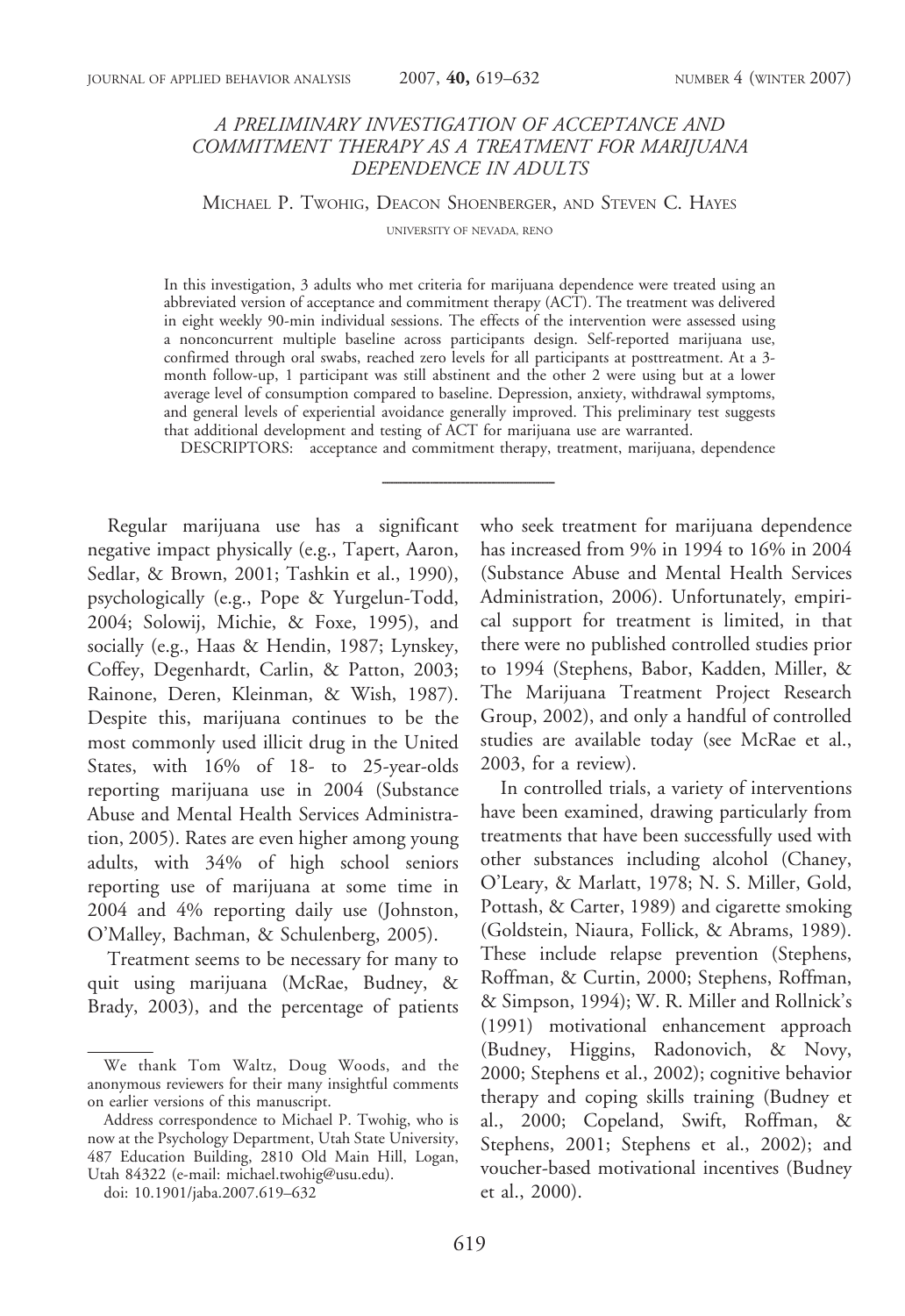Abstinence rates immediately following treatment have generally been in the 50% to 70% range for treatments that last for 9 to 14 sessions (e.g., Stephens et al., 1994, 2000, 2002). Some studies have failed to report follow-up data (Stephens et al., 2002), but those that have report abstinence rates between 0% and 30% at 3-month follow-up (e.g., Budney et al., 2000; Stephens et al., 2000) and about half that or less at 9- to 12-month follow-up (e.g., Budney et al., 2000; Copeland et al., 2001; Stephens et al., 1994, 2000).

One possible area for potential development in the treatment of marijuana dependence deals with the manner in which cognitions regarding using (e.g., ''I will not fit in socially unless I also use'') and urges to use marijuana are addressed. It is known that a number of private events, including negative thoughts, emotions, cravings, and bodily states, play an important role in substance use and relapse (Beck, Wright, Newman, & Liese, 1993; Childress, McClellan, Natale, & O'Brien 1986; Meyer, 1986; N. S. Miller & Gold, 1991; Newcomb, Chou, Bentler, & Huba, 1988; Sher & Trull, 1994). A number of methods used in substance abuse treatment approaches focus on attempts to reduce or eliminate these private events, because they are hypothesized to exert control over the actual behavior of engaging in substance use. For instance, avoidance of triggering situations and cognitive restructuring techniques are often employed in substance abuse treatment protocols in an attempt to reduce cravings and alter substance-related cognitions. Many relapse prevention treatments encourage avoidance of "triggering" or "slippery" situations to reduce or avoid the experience of craving (Stephens et al., 2000).

With respect to substance-related cognitions, typical strategies used by cognitive-behavioral therapists involve detecting, testing, and then challenging the factual basis of the cognitions so as to reduce erroneous thinking (Beck et al., 1993). Clients are encouraged to reduce

''irrational thoughts'' and ''unmanageable feelings'' through the use of cognitive restructuring techniques, which are designed to alter interpretations of substance-related cognitions and urges or cravings and to replace uncomfortable thoughts and feelings with positive alternatives (e.g., Stephens et al., 2002).

Other, more behavioral approaches have used the introduction of external rewards such as financial incentives or vouchers for desired items to enhance motivation and reinforce the desired outcome of reduction in substance use (e.g., Budney et al., 2000). Although such strategies can be highly effective in modifying behavior for short periods of time, many of these approaches do not address the role of private events directly. Other examples of strategies that are widely used to control substance use include postponing or altering legal sanctions or imprisonment contingent on sobriety and social pressure exerted by a peer group or counselor.

These kinds of approaches are common in many areas of clinical psychology, but there are a variety of newer behavior therapies that also focus on the role of private events in disordered behavior but do so in a different way (Hayes, 2004). Instead of trying to change the content of substance-use-related cognitions or focusing on altering substance-use-related internal states (i.e., urges, cravings, images), acceptance and commitment therapy (ACT; Hayes, Strosahl, & Wilson, 1999) establishes acceptance behavior, implements cognitive defusion, and then explicitly links behavior to individually determined client values. Acceptance procedures are designed to alter the avoidance functions of negative private events by teaching clients how to more fully experience emotions in the moment. For example, if not using marijuana is associated with a feeling of agitation, ACT would encourage the client to accept those feelings and notice more what they are like (where do they occur; do they come and go; what do they feel like) all while continuing not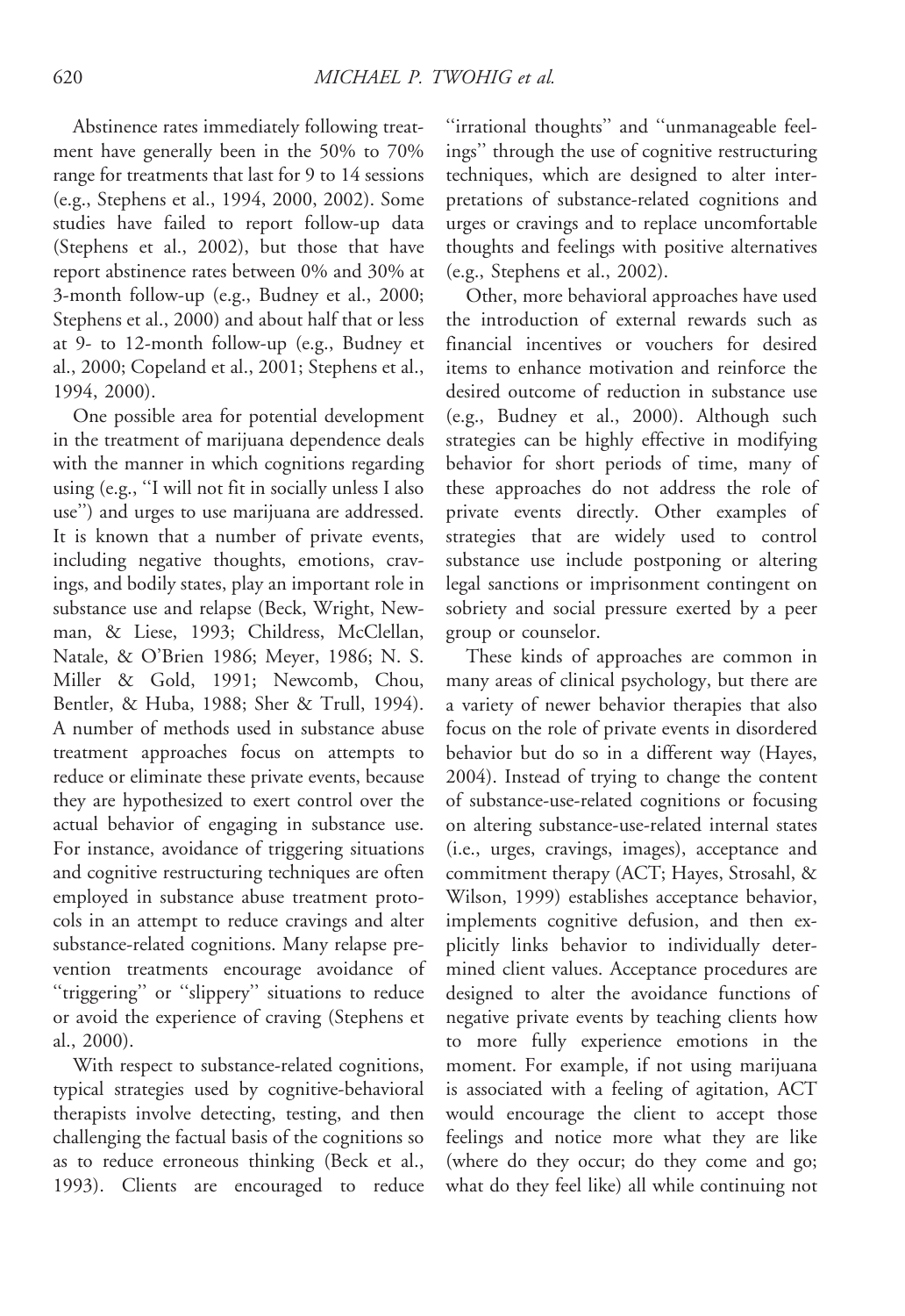to use. The empirically demonstrated benefit of acceptance is that it decreases the aversive properties of negative private events and increases the client's willingness and ability to engage in difficult activities while experiencing them (Eifert & Heffner, 2003; Levitt, Brown, Orsillo, & Barlow, 2004). Thus, acceptance procedures involve exposure to aversive events and creation of a social context in which approaching previously difficult activities is reinforced by the therapist.

When the client can discriminate and experience thoughts (e.g., ''I need a hit'') as merely verbal behavior and not a literal truth, the evocative effects of such thoughts should decrease and the functional relation between the thought and corresponding actions (e.g., preparing to or engaging in substance use) can be weakened. This process has been labeled cognitive defusion and involves systematically extinguishing (a) the behavioral excesses categorized as cognitive fusion and (b) the emotional reason giving that characterizes letting behavior be guided by private stimuli. In accord with ACT theory, cognitive defusion has been found to decrease the believability of one's thoughts (e.g., Masuda, Hayes, Sackett, & Twohig, 2004) and reduce the need to react to them while persisting with an aversive task (e.g., Gutiérrez, Luciano, Rodríguez, & Fink, 2004).

Finally, ACT links behavior change to values (i.e., self-identified reinforcing events). The use of values in ACT is intended to shift behavior from the repertoire-narrowing effects of controlling private events and cognitive fusion to the repertoire-expanding and constructional approach traditionally emphasized within behavior analysis (Goldiamond, 1974/2002). Said in another way, ACT is designed to shift behavior from aversive control (e.g., avoidance of negatively valenced emotions and thoughts) to appetitive control by focusing the client on overt behavior linked to personally identified reinforcers. Empirically, linking action to personal values has been shown to produce greater goal-directed effort and goal attainment (Sheldon & Elliot, 1999).

There is a growing body of research illustrating the benefits of ACT for other substance abuse disorders including polysubstance-abusing opiate addicts (Hayes, Wilson, et al., 2004) and nicotine-dependent smokers (Gifford et al., 2004). The present study was designed to obtain preliminary data on the effectiveness of a brief ACT intervention for adults with marijuana dependence using a nonconcurrent multiple baseline across participants design.

### METHOD

### Participants

Participants were recruited through postings on the local university campus and announcements in undergraduate psychology classes. Five individuals responded and scheduled pretreatment sessions. One individual was seen for three sessions by the second author and dropped out due to time constraints imposed by volunteer commitments. Another individual was seen for one session by the first author and dropped out because of a job promotion. Results are reported for the 3 individuals with substantial data.

The first and second authors conducted all clinical interviews. Both investigators had received their master's degrees in psychology and had completed a minimum of 3 years of training in an APA-accredited clinical psychology program. In addition, the second author is a licensed drug and alcohol counselor. Both researchers were under the supervision of the third author, a professor of clinical psychology and licensed psychologist. Based on an unstructured clinical interview, all individuals met criteria for marijuana dependence (as defined in the Diagnostic and Statistical Manual of Mental Disorders, 2000) and reported that they were not receiving any psychiatric medications or psychological services elsewhere. All participants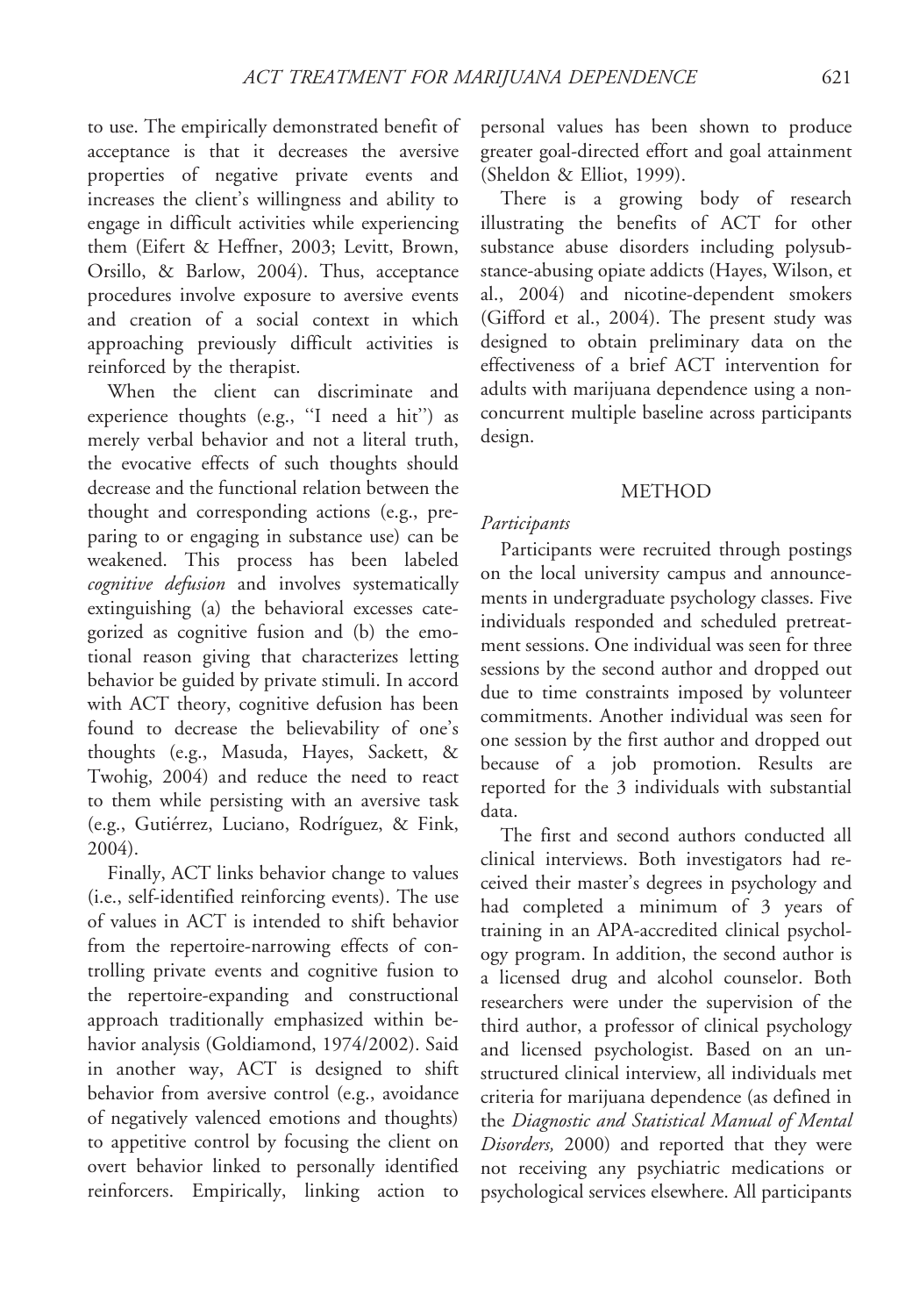| Table 1                     |  |  |  |  |  |  |  |  |  |
|-----------------------------|--|--|--|--|--|--|--|--|--|
| Participant Characteristics |  |  |  |  |  |  |  |  |  |

|                                    | P1                           | P <sub>2</sub> | P3   |
|------------------------------------|------------------------------|----------------|------|
| Gender                             |                              | М              | М    |
| Marital status                     | М                            |                |      |
| Age                                | 43                           | 19             | 20   |
| Years of education                 |                              | 13             |      |
| Ethnicity                          |                              | Н              |      |
| Years using marijuana              | 26                           |                |      |
| Years marijuana has been a problem |                              |                | 1.5  |
| Previous diagnoses                 | <b>MDD</b><br>Panic disorder | none           | none |

*Note.* Years of education begin with first grade (e.g.,  $12 =$  high school education,  $16 = 4$  years of college); C = Caucasian,  $H = H$ ispanic; MDD = major depressive disorder.

reported that they had never received formal treatment for marijuana use. Participant 1 reported that she had attempted to stop using on her own but was never successful. The other participants had not attempted to quit on their own. They also reported that they were not using other illicit drugs at the present time, although all reported having used them previously. No formal assessment of co-occurring psychological conditions was conducted, but participants reported having received other diagnoses (see Table 1).

#### Measures

A variety of measures were used in this investigation. The main dependent variable was self-monitoring of marijuana intake. Results from this measure were confirmed through objective oral swab tests. In addition, a variety of commonly used psychological measures were used to further explore the effects of treatment.

Intake self-monitoring. Based on the procedures of Twohig, Hayes, and Masuda (2006), participants were given index cards and asked to place a mark on the card each time they used marijuana. Because the participants used varying amounts of marijuana, they were instructed to use the metric that most closely fit with the amount they used: either bowls smoked per day (Participant 1) or inhalations per day (Participants 2 and 3). This metric, although not exact, was applied consistently across time so as to

allow the detection of changes in the most applicable measurement unit for each participant as a function of the introduction of the independent variable (ACT). At the end of each day, the participants reported the intake amounts to the experimenter either via a telephone message machine or electronic mail, ensuring roughly contemporaneous self-monitoring. These data served as the primary dependent variable, and treatment decisions were based on these data.

Oral swab test. Marijuana use was monitored periodically using the Intercept Oral Fluid Drug Test. The oral swab test is a noninvasive procedure that involves having the participant place a salted collection pad between the lower cheek and gum for 2 to 5 min. Samples were sent via overnight mail to Bendinger and Schlesinger Laboratories, and results were received via electronic mail within 24 hr. This test can detect marijuana use up to 3 days prior to testing, and only the presence or absence of marijuana metabolites (a dichotomous rather than a continuous measure) was reported by the laboratory. This test was performed at three points in the study: pretreatment, posttreatment, and at 3-month follow-up.

Marijuana Withdrawal Checklist (MWC). The MWC (Budney, Novey, & Hughes, 1999) is a 31-item questionnaire that assesses reported cannabis-withdrawal symptoms such as decreased appetite, stuffy nose, or depressed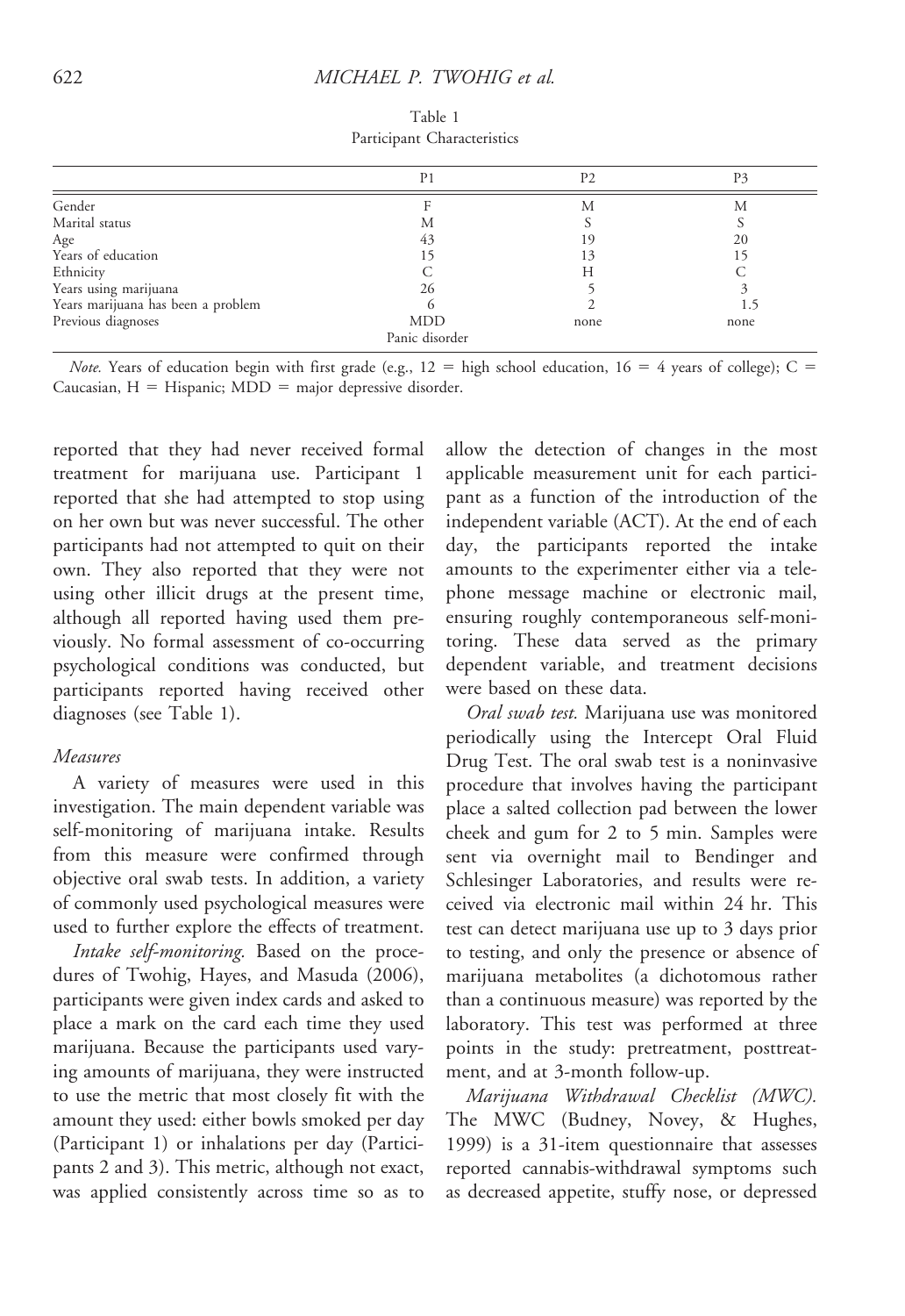mood. Participants rate each item on a scale on which  $0 = none$ ,  $1 = mild$ ,  $2 = moderate$ , and 3  $=$  severe, based on their experiences over the last 24 hr. Higher scores on this measure reflect greater withdrawal experiences. No clinical norms are available for this measure.

Beck Anxiety Inventory (BAI). The BAI (Beck, Epstein, Brown, & Steer, 1988) is a 21-question self-report measure that assesses anxiety. Each question is rated on a scale from 0 to 3. Scores in the 0 to 7 range are considered minimal, 8 to 15 are considered mild, 16 to 25 are considered moderate, and 26 to 63 are considered severe. The BAI has high internal consistency (Cronbach's alpha  $\lt$  .90), adequate test–retest reliability ( $rs$   $>$  .60), and moderate to high convergent and discriminant validity.

Beck Depression Inventory–II (BDI-II). The BDI-II (Beck, 1996) is a 21-item self-report measure that assesses the severity of depression. Each question is rated on a scale from 0 to 3. Scores in the 0 to13 range are considered minimal, 14 to 19 are considered mild, 20 to 28 are considered moderate, and 29 to 63 are considered severe. The BDI-II has shown good test–retest reliability ( $r = .93$ ), and has demonstrated a high correlation with the original BDI ( $r = .93$ ; Beck, 1996).

Acceptance and Action Questionnaire (AAQ). The AAQ (Hayes, Strosahl, et al., 2004) is a nine-item questionnaire; the questions are rated on a seven-point Likert-type scale. Lower scores reflect greater experiential willingness and ability to act in the presence of difficult thoughts and feelings. The means for the AAQ are 36.4 for clinical samples and 33.3 for nonclinical samples. The AAQ has been found to be internally consistent and has good convergent and discriminant validity (Hayes, Strosahl, et al., 2004).

# Procedure

Interested participants contacted one of the investigators and were scheduled for an intake session. During this session the participant completed a university-approved consent form and the assessment materials listed above, and was shown how to self-monitor his or her marijuana intake. He or she also completed an oral swab test. The consent form indicated that the participant would receive up to five random oral swab tests throughout the study. He or she was not specifically informed that the tests would occur at pre-, post-, and follow-up assessments. Treatment consisted of eight weekly 90-min sessions of ACT (Hayes et al., 1999). The specific protocol was tailored for marijuana use and abbreviated for use in this study. The first author served as the therapist for all 3 participants. All sessions were videotaped, and 25% (one randomly selected tape of each session) were scored for treatment integrity by the second author. The third author, a developer of the treatment, trained the first and second authors.

The intervention was evaluated using a nonconcurrent multiple baseline across participants design. All participants were told that they would need to monitor their usage patterns during baseline for an unspecified amount of time. Participant 1 started treatment after 1 week of monitoring. The other participants began treatment after the previous participant showed decreases in reported marijuana use during the treatment phase. This resulted in lengthy baseline phases for Participants 2 and 3.

Acceptance and commitment therapy for marijuana dependence. Space limitations do not allow description of the treatment in sufficient detail for replication. Therefore, a brief description of what occurred in the treatment will be provided and the entire manual will be available from the authors or at contextualpsychology.org. The treatment will be described under labels that correspond with the treatment integrity rating system used in this investigation.

All sessions followed the same pattern: Events since the last session and homework were reviewed, the material from the previous session was reviewed, new material was presented, new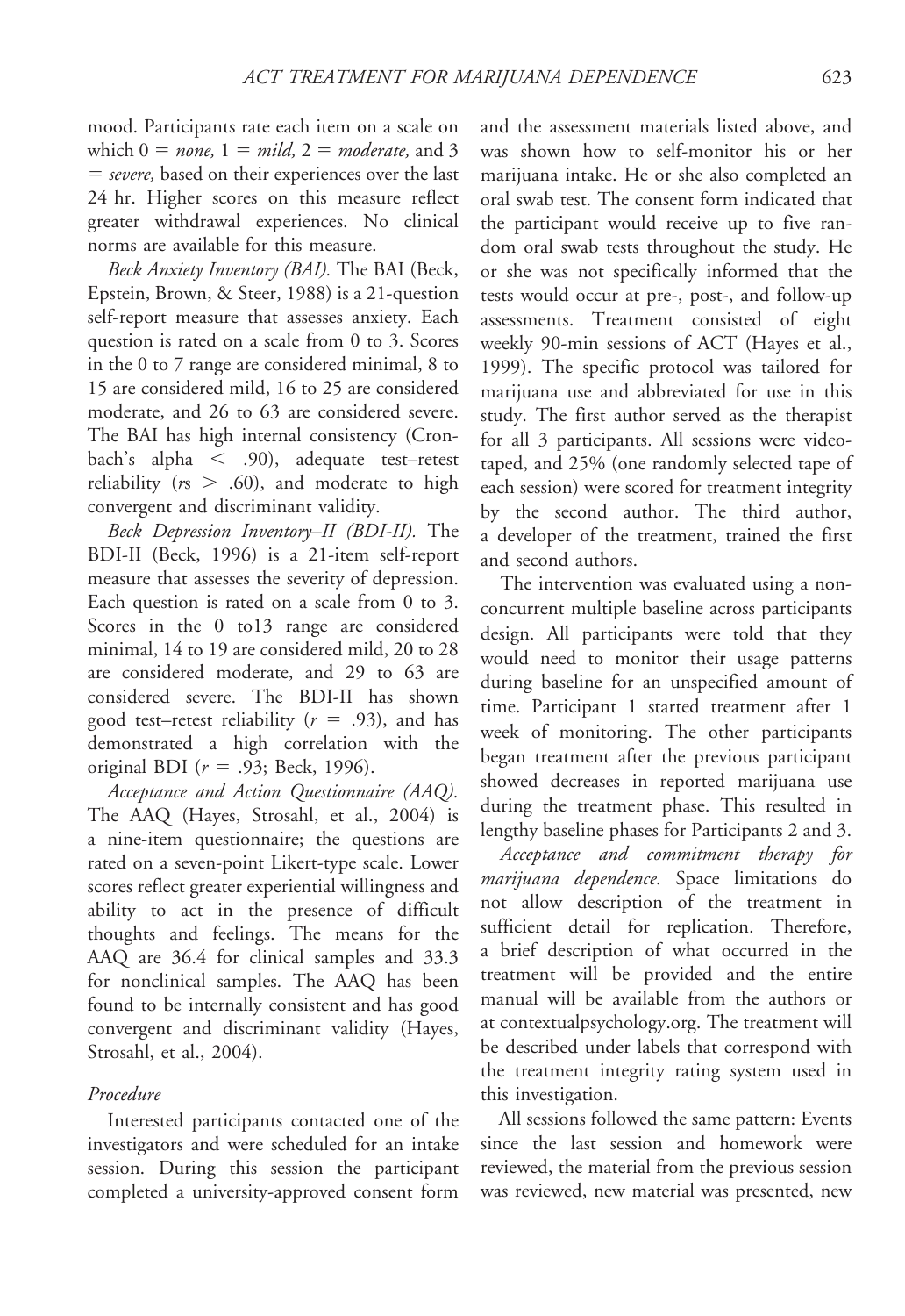homework was assigned, and behavioral exercises were agreed on.

General assessment of participant functioning. The first session began with collection of pertinent information about the participant's pattern of substance use. Information on the participant's weekly substance use was also collected at the beginning of each therapy session thereafter.

Values. ACT formally began by identifying personally relevant appetitive and aversive events that were relevant to particular behaviors and were likely to affect the occurrence of target behaviors. This usually occurred through discussion of areas of life that were important and how using marijuana has been interfering with the pursuit of activities relevant to those areas.

Values assessment was accomplished through completion of the Valued Living Questionnaire (Hayes et al., 1999, p. 224). The questionnaire assessed a variety of areas that could potentially be important, including family, occupation, and recreation. After the participant was able to state what was important to him or her in these different domains, he or she was asked to rate how important each domain was and then how much he or she was working toward each of these areas. Next, the participant was asked to indicate the degree to which marijuana use interfered with these areas. For example, Participant 1 stated that smoking was inconsistent with her wanting to be a good mother because it was a bad example for her son. Participant 2's major concern was that smoking was severely getting in the way of his ability to do well in college as a first generation college student. Participant 3 stated that using marijuana was interfering with school and was inconsistent with his goal of being a useful member of society. Discussion of topics such as these also helped to motivate the participants to participate in treatment, an area that is notably difficult in the treatment of marijuana abuse. Although only the first two sessions were dedicated to this topic, discussions on how

using marijuana interfered in many ways and how not using has positive outcomes were integrated into the following six sessions as necessary.

Creative hopelessness/workability. The third and fourth sessions focused on what the participant has done to control thoughts and feelings that are evaluated as negative (e.g., urges to smoke and worries about not fitting in). Smoking marijuana seemed to decrease certain private events that the participant reported as being establishing operations for using. These particular targets were partially determined by asking ''What does smoking do for you?'' or ''What comes up in the area of thoughts and feelings when you try and not smoke?'' Answers included ''I have great feelings of discomfort and tension,'' or ''I feel out of place with my friends.'' To help the participant to evaluate the effectiveness of his or her attempts to control these thoughts and feelings, he or she was asked what had been tried in the past to decrease these feelings and how effective these strategies were. Many examples were given in addition to using marijuana to control these thoughts and feelings. In general, all of these procedures were either ineffective or effective only in the short term for decreasing these particular thoughts and feelings. For example, when asked how well smoking worked to decrease the urge to use, the participant reported that it immediately decreased the urge but that the urge returned either that same day or the next day. The ''person in the hole'' metaphor (Hayes et al., 1999, p. 101) was used to demonstrate the ultimate ineffectiveness of attempts to control these types of thoughts and feelings. The metaphor described the participant falling in a hole (representing the urge to smoke) with only a shovel to get out (tool for decreasing this feeling). The metaphor went on to describe how the participant's attempts to dig out of the hole (representing attempts to reduce or control the urge to smoke) never got him or her out of the hole and actually made the hole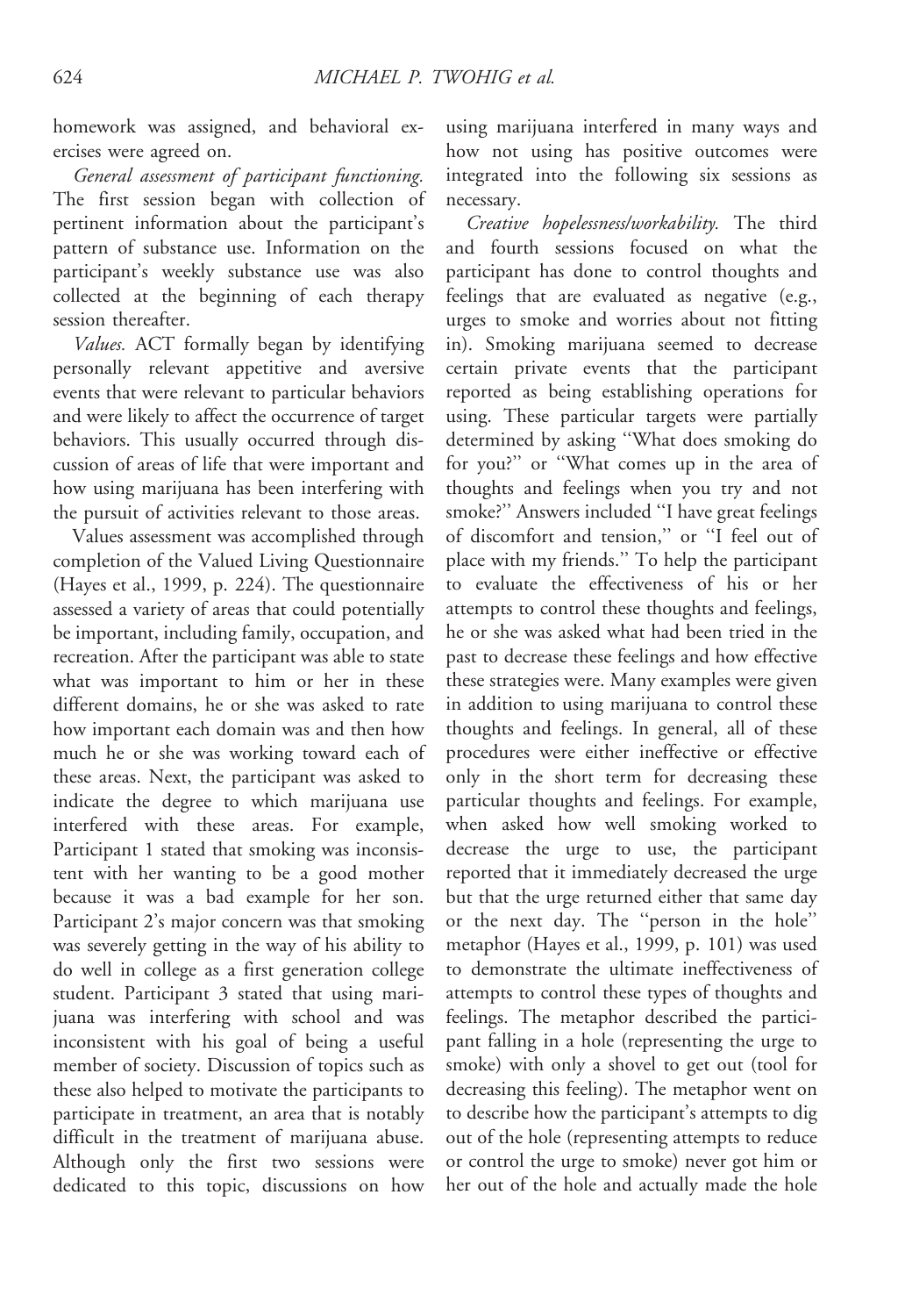larger (the paradox of how struggling with thoughts and feelings can make them larger and more difficult to handle).

Additional work was done to help the participant realize that it was a common occurrence that certain thoughts and feelings are very difficult to control. For example, the participant was asked not to think of something such as ''chocolate cake'' (Hayes et al., 1999, p. 124) or not to get nervous when hooked to a ''polygraph'' (Hayes et al., p. 123). These exercises showed the paradoxical effects of direct control attempts on private events. Each participant was asked if he or she felt that the struggle with these thoughts and feelings was easier or harder over time. Unanimously they agreed that their struggles with these thoughts and feelings were becoming harder with time.

Acceptance. Acceptance in ACT means not engaging in behaviors (public or private) to decrease unwanted private events. In the case of marijuana abusers, participants were taught how to ''accept'' their urges to use marijuana. Participants were also taught to ''accept'' other private events that lead to using such as ''feeling out of place'' when not using. Acceptance was often presented as a behavioral choice that clients could make when experiencing particular private events that were associated with marijuana use. Examples of overt behaviors that were consistent with acting in an accepting way included not using marijuana, not avoiding situations or people that make them want to use marijuana, and continuing to engage in activities that that are meaningful even if they create urges to use marijuana. For example, 1 participant commonly smoked marijuana while snowboarding and suggested that he avoid snowboarding because it would make him want to use. He was instructed to continue to engage in the activity because he enjoyed it, but to do so while not using and practicing accepting the urges to use when they showed. One can also behave in an ''accepting'' way covertly. This involves not distracting oneself or doing any private actions to decrease a feeling.

Defusion. Defusion is the process of undermining the behavioral impact of verbal events, particularly private ones such as thoughts about the need to use marijuana. Examples of defusion exercises involve rapidly repeating a thought such as ''can't stand it'' until it no longer sounds like the thought but rather a funny string of sounds (Masuda et al., 2004). Another example involves treating the thoughts or urges as passengers on a bus on which the participant is the bus driver. This metaphor illustrates that the passengers rather than the driver have had control of the bus (the participant responding to his or her thoughts and urges), and offers a choice to shift control of the bus back to the driver by not acknowledging the ''demands'' of the passengers. The participant is told that the passengers will probably get upset (these feelings might become more intense), but that the driver (participant) will eventually gain control of the bus by staying on course (following one's values; Hayes et al., 1999, p. 157).

Committed action. There were two types of behavioral commitment exercises used in this study: commitments to engage in meaningful activities and commitments not to use marijuana for specified periods of time. Although these exercises were topographically different for each participant, their function was the same: to help the participants engage in meaningful activities while practicing the material from sessions (e.g., defusion and acceptance). Examples of commitments to increase pleasurable activities included walking her dog every day and joining and attending a weekly yoga class for Participant 1, doing specified amounts of homework and calling his parents on the telephone for Participant 2, and setting up a basketball game with his friends and joining certain campus groups for Participant 3. All behavioral commitments not to use marijuana were for specified periods of time without regard to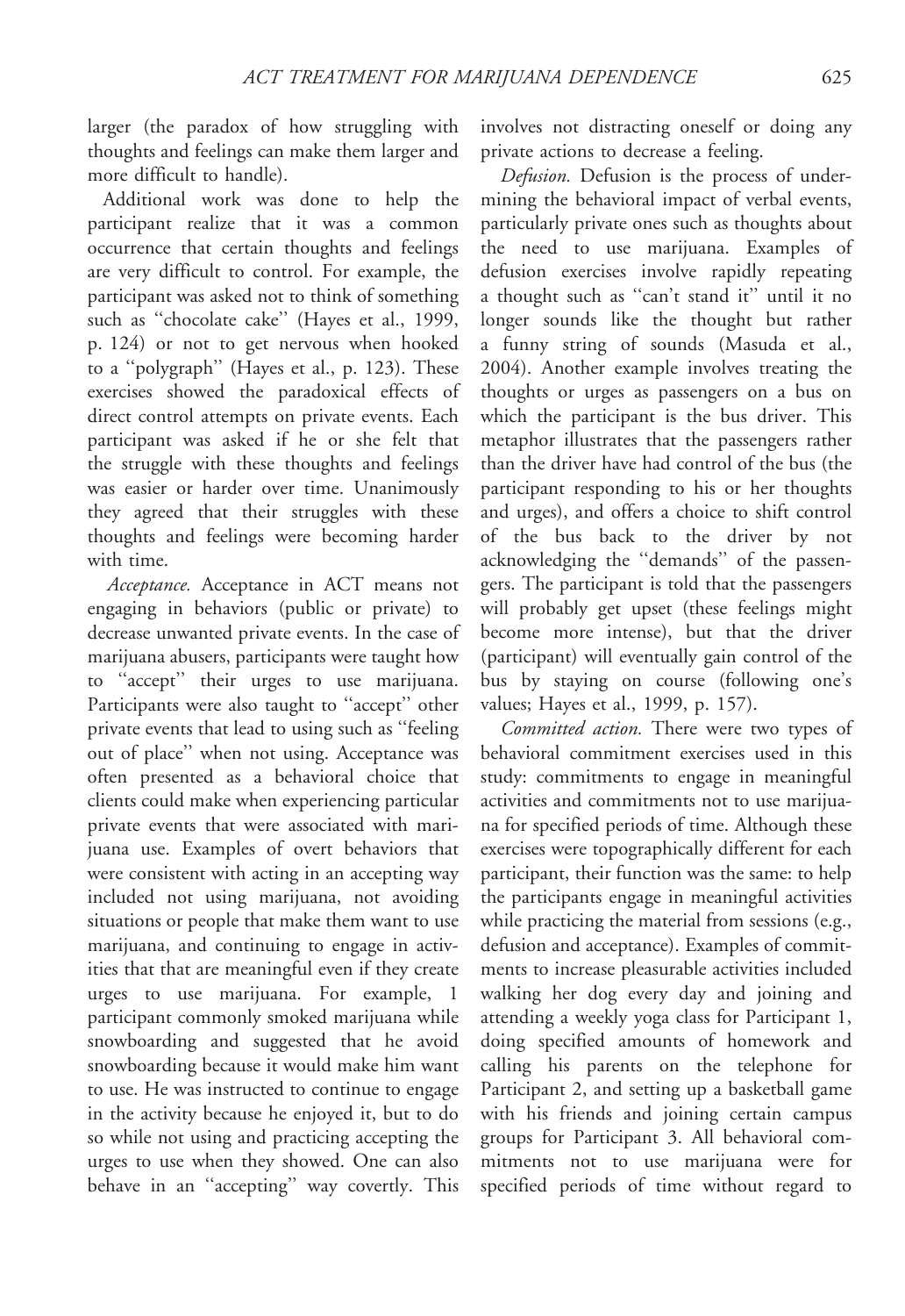urges to use or other events not under the participant's control. No comments or suggestions were made that following these commitments would result in decreases in the urge to use or ease in stopping using; instead they were presented as opportunities to practice other ACT techniques (e.g., acceptance, defusion, values) while engaging in meaningful activities.

The final two sessions, Sessions 7 and 8, involved reviewing the material from the previous sessions, creating bolder and broader commitments, and troubleshooting possible problems that the participant might encounter after leaving therapy. Each therapy session was tailored to fit the individual participant.

Finally, each participant was asked to discuss any concerns regarding termination. The participants expressed concerns regarding relapsing or difficult situations that they might encounter in the future such as events where peers will be using marijuana. These problems were addressed in a manner that is consistent with ACT.

One week after treatment was completed, the participants were asked to discontinue selfmonitoring and return to the clinic for the posttreatment assessment, which involved completing the same measures as the pretreatment assessment. At 3 months posttreatment, participants were asked to self-monitor for 3 additional concurrent days and to complete the same assessments completed at the posttreatment assessment. Participant 3 was asked to monitor for a week at the 3-month posttreatment assessment because he reported that he was not using during the work week but had used on the weekends.

# Treatment Integrity

All therapy sessions were videotaped, and three sessions were scored for each participant. Random selection led the rater to watch Sessions 1 through 3 for Participant 2, Sessions 4 through 6 for Participant 3, and Sessions 6 through 8 for Participant 1. Thus, at least one of each session (Sessions 1 through 8) were

scored. The second author conducted the scoring. Session tapes were scored for the quantity and quality of the coverage of each component of ACT using a validated and reliable scoring system (Pierson, Bunting, Smith, Gifford, & Hayes, 2004) that has been previously used in ACT research (Twohig et al.,  $2006$ :  $1 =$  the variable was never explicitly covered,  $2 =$  the variable occurred at least once and not in an in-depth manner,  $3 =$  the variable occurred several times and was covered at least once in a moderately in-depth manner,  $4 =$  the variable occurred with relatively high frequency and was addressed in moderate depth,  $5 =$  the variable occurred with high frequency and was covered in a very in-depth manner. ACT is a type of psychotherapy, and the therapist must be flexible about what is targeted during a therapy session. Therefore, many of the processes were targeted in each session although the major focus changed according to the protocol.

Every ACT component was covered to the highest extent during at least one session, indicating that at least one session targeted each of these processes. Means are provided for each of the psychological processes because all sessions covered more than one process, even though each session had a particular focus. Means for each component over the eight sessions are as follows: creative hopelessness/ workability = 2.6  $(SD = 1.3)$ , willingness/ acceptance = 2.6 ( $SD = 1.4$ ), defusion = 3.3  $(SD = 1.8)$ , values = 4.1  $(SD = 1.0)$ , committed action =  $3.8$  (SD = 1.1), and general assessment of participant's functioning  $= 3.4$  (SD  $= 0.7$ ). The therapist's overall adherence to the manual and overall competence were rated very highly,  $M_s = 4.6$  (SD = 0.5) and 4.8  $(SD = 0.4)$ , respectively. In addition, the sessions were scored for therapeutic practices that were inconsistent with ACT, including challenging cognitive content, promoting change strategies that involved avoidance of experience, indicating that thoughts or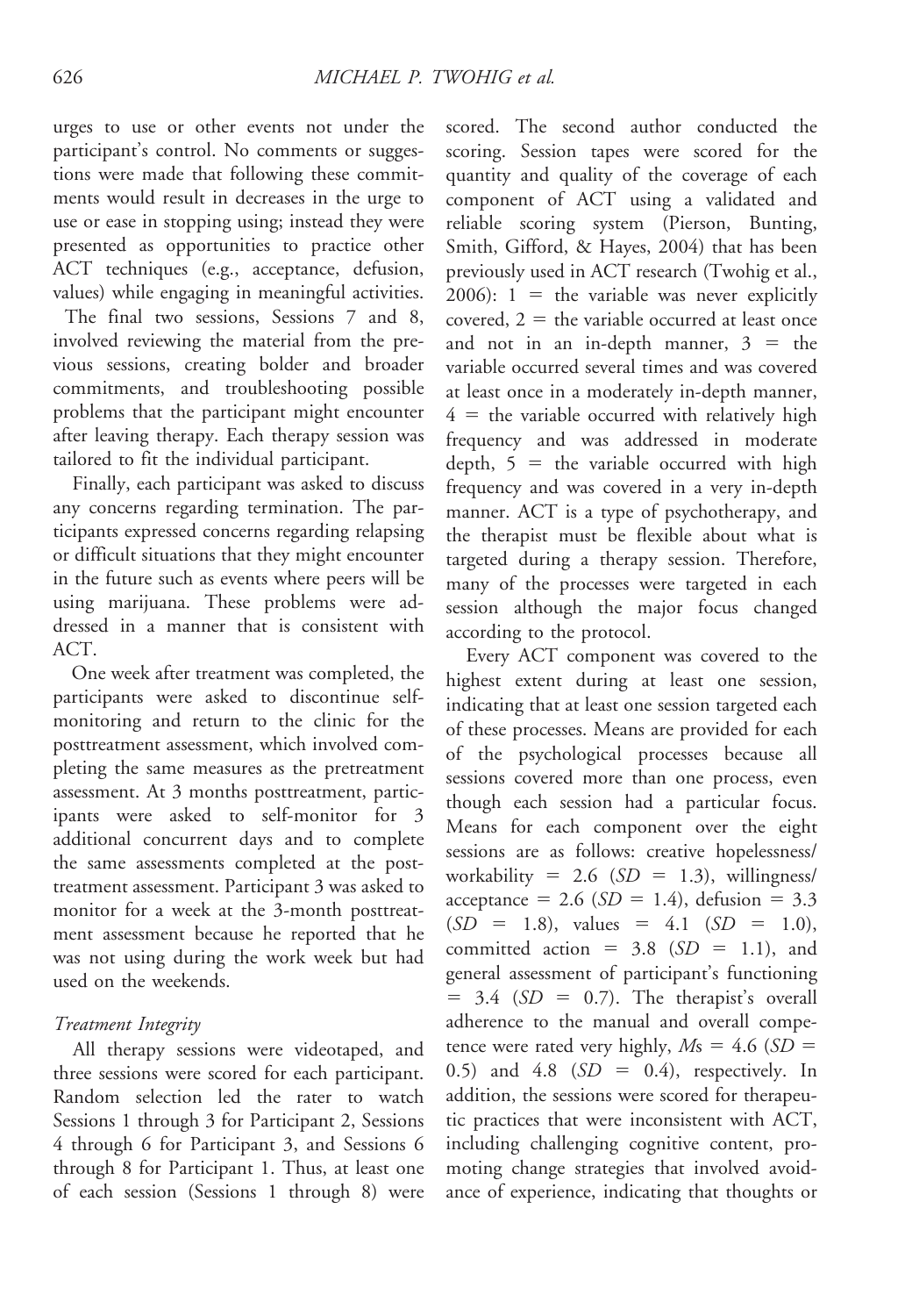

Figure 1. Daily frequency of self-reported marijuana use for the 3 participants at baseline, treatment, and followup phases.

feelings cause overt behavior, and use of cognitive therapy rationales. All measures inconsistent with ACT received scores of 1, indicating that they were not observed.

#### RESULTS

Self-monitoring data on the primary measure are presented in Figure 1, and self-report data for all measures are presented in Table 2 for all participants.

Because the participants used varying amounts of marijuana, two different metrics were used. Participant 1 recorded bowls smoked per day, and Participants 2 and 3 reported inhalations of marijuana per day. None of the participants showed decreases in self-reported marijuana use during a 1- to 10-week baseline, but all participants showed objectively confirmed large reductions in marijuana intake during treatment. This pattern of results provides controlled evidence that treatment

reduced intake of marijuana. Data were collected throughout treatment, but in Table 2, posttreatment is considered data collected the week following the eighth and final treatment session. All participants reported (and oral swabs confirmed) abstinence at posttreatment. One was still abstinent at a 3-month follow-up, and the other 2 were still using, although at lower self-reported levels.

Participant 1. At baseline, Participant 1 reported smoking a mean of five  $(SD = 2.77)$ bowls of marijuana per day. Her oral swab test confirmed her usage. Her decrease throughout treatment was gradual. The participant and therapist gradually increased her commitments to engage in valued behaviors and to decrease her marijuana intake, and she was able to comply with her commitments not to use for the final 2 weeks of treatment. She reported using no marijuana at posttreatment, and her oral swab test confirmed this. According to her report, she ceased her use for the 2 months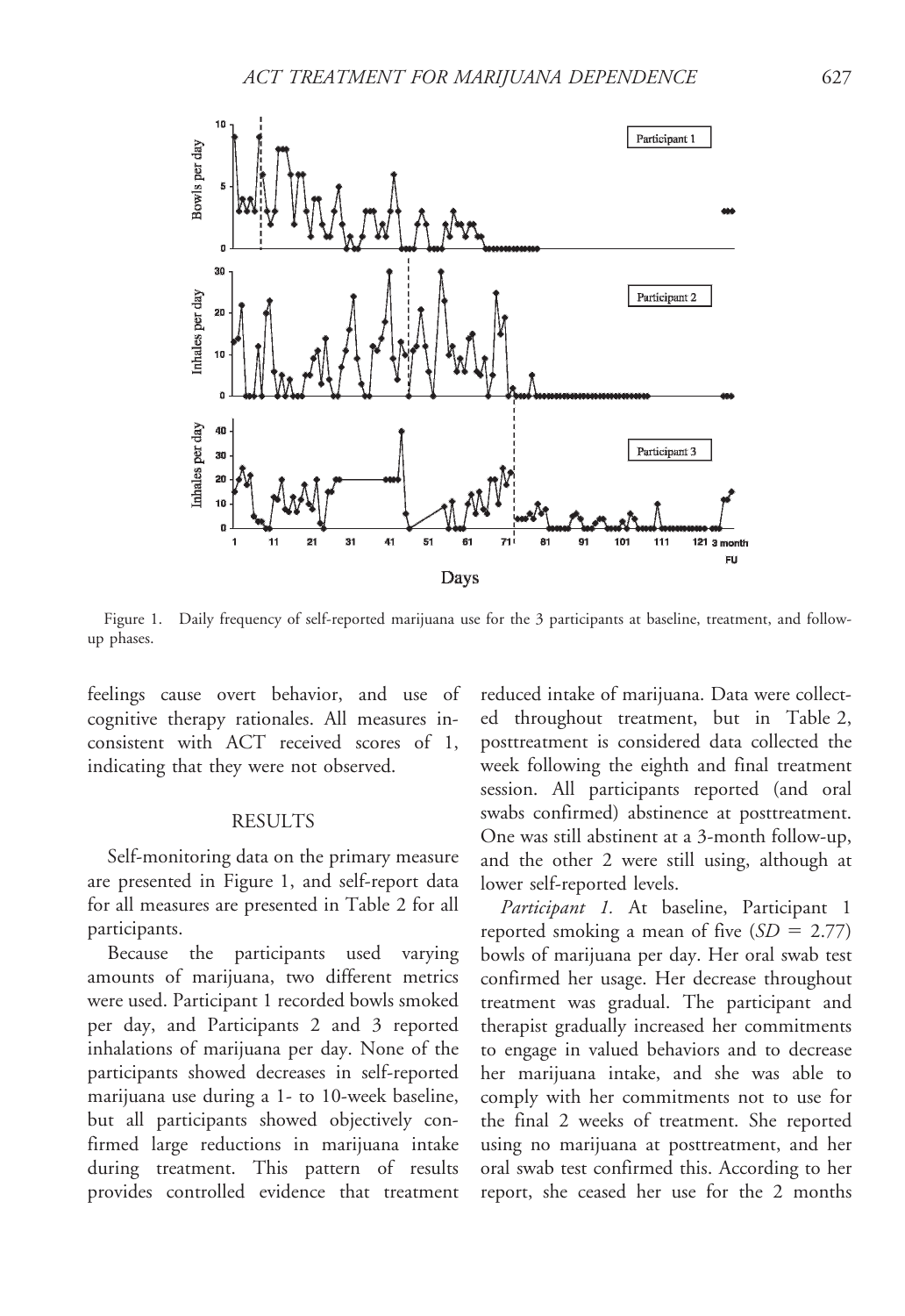| and 3-Month Follow-Up    |     |                     |                     |                |                 |                       |             |                       |            |     |          |     |
|--------------------------|-----|---------------------|---------------------|----------------|-----------------|-----------------------|-------------|-----------------------|------------|-----|----------|-----|
|                          |     | P1                  |                     | P <sub>2</sub> |                 | P3                    |             | М                     |            |     |          |     |
|                          | Pre | Post                | FU                  | Pre            | Post            | FU                    | Pre         | Post                  | FU         | Pre | Post     | FU  |
| Oral swab<br>Mean intake | pos | neg<br>$\mathbf{0}$ | pos<br>$\mathbf{z}$ | pos<br>6.7     | neg<br>$\theta$ | neg<br>$\overline{0}$ | pos<br>12.3 | neg<br>$\overline{0}$ | pos<br>6.5 | 8.5 | $\Omega$ | 3.2 |

BAI 12 3 1 3 1 1 8 11 9 7.7 5 3.7 BDI-II 13 3 0 4 6 1 16 6 15 11 5 5.3 MWC 20 9 2 15 7 1 16 20 23 17 12 8.7 AAQ 15 19 17 29 15 14 40 34 31 28 22.7 20.7

Table 2 Oral Swab, Anxiety, Depression, Withdrawal Symptoms, and Process Measure Scores at Pretreatment, Posttreatment,

*Note.* AAQ = Acceptance and Action Questionnaire,  $BAI = Beck$  Anxiety Inventory, BDI-II = Beck Depression Inventory–II, MWC = Marijuana Withdrawal Checklist, Mean intake = bowls per day for P1 and inhalations per day for P2 and P3, calculated on all of baseline and follow-up and the last week of treatment.

following posttreatment and then began using again at a social event (follow-up  $M = 3$ ,  $SD =$ 0). Her follow-up oral swab test was positive for the presence of marijuana. The participant showed a decrease in her anxiety, depression, and withdrawal symptoms following treatment. The participant began with low scores on the AAQ at pretreatment that did not change throughout the study.

Participant 2. At baseline, Participant 2 reported a mean of eight inhalations per day  $(SD = 7.9)$ , and his oral swab test confirmed his usage. He reported no longer using marijuana at posttreatment and 3-month follow-up, and these reports were confirmed with oral swab tests. Participant 2 had near floorlevel scores on the BAI and BDI throughout the study. He had a moderate score on the AAQ at pretreatment and showed large reductions at posttreatment and follow-up. He also showed decreases in withdrawal symptoms following treatment.

Participant 3. Participant 3 reported a mean of 12 ( $SD = 8.6$ ) inhalations per day during baseline. In addition to his marijuana usage, during Week 5 he reported using cocaine on one occasion and inhaling the prescription medication Adderall on two occasions. He stopped using on most weekdays but used more often on weekends. According to his report he was no longer using at posttreatment, which was confirmed by his oral swab test. At 3 month follow-up he reported that he was not using during the week but continued to use on the weekends. He reported that this amount of use was not hindering his ability to do well in school and at work and indicated that it was an active choice to use only on the weekends. His self-monitoring (follow-up  $M = 6.5$ ,  $SD = 7.2$ ) and his positive oral swab test supported this report. His scores on the BAI were within the mild anxiety range throughout the study. Participant 3's score on the BDI-II was in the mild range of depressive symptoms at pretreatment, in the minimal range at posttreatment, and back in the mild range at 3-month follow-up. He showed small increases in withdrawal symptoms from pre- to posttreatment and again at follow-up. He began with a high score on the AAQ and showed moderate decreases throughout assessments.

#### DISCUSSION

The present study provides limited and preliminary but controlled evidence that an ACT approach may be at least somewhat helpful in the treatment of marijuana dependence. Objectively confirmed self-reports of marijuana use showed that all participants were no longer using marijuana at posttreatment. At 3-month follow-up, 1 participant was still at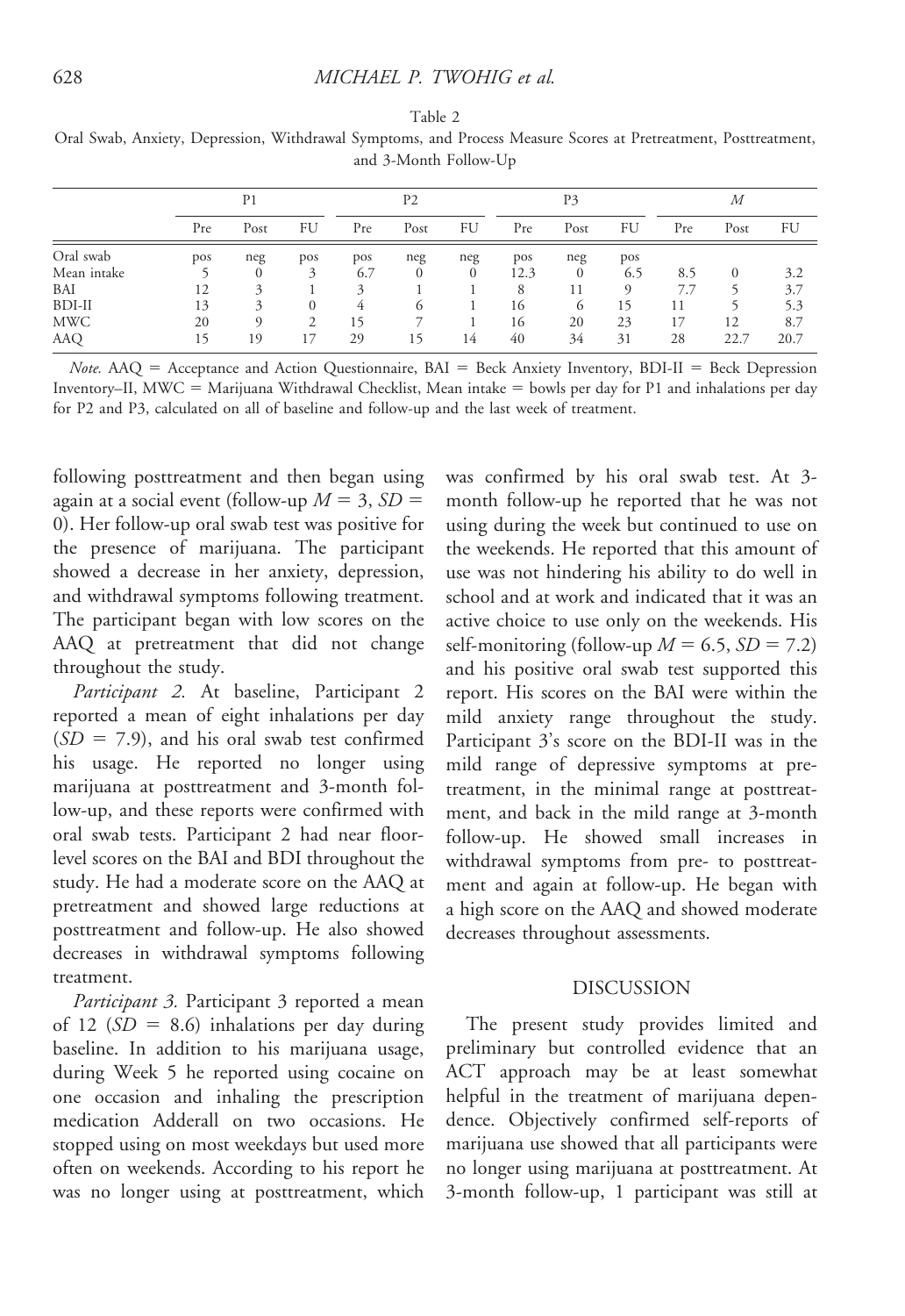posttreatment levels and the other 2 were using at somewhat reduced levels compared to baseline. Two other participants dropped out of treatment in the early stages. However, high attrition is a common problem in marijuana abuse treatment research (e.g., Budney et al., 2000).

Marijuana dependence is an enormous problem, and effective treatment procedures are needed (McRae et al., 2003). Treatment options include relapse prevention (Stephens et al., 1994, 2000), motivational enhancement procedures (Budney et al., 2000; Stephens et al., 2002), cognitive behavior therapy and coping skills training (Budney et al.; Copeland et al., 2001; Stephens et al., 2002), and voucher-based motivational incentives (Budney et al.). Unfortunately, all these approaches suffer from limited effectiveness in both the short and long term as well as other limitations including high attrition (McRae et al.). Even though the findings from this study were no more notable than previous attempts at treating marijuana use, they are important because the treatment takes a theoretically and procedurally different approach. Specifically, ACT does not attempt to reduce or control private events that are associated with substance use, but rather helps to create a verbal context in which urges to use and thoughts about using can be experienced and not acted on. The ultimate effectiveness of approaches such as ACT is still unclear, but it provides preliminary evidence suggesting the need for additional research. Nonetheless, the application of this approach to marijuana dependence presented methodological complications.

First, the use of a multiple baseline design with a clinical intervention presents some unique challenges. In most behavioral interventions the independent variable can be administered in one session, and results are apparent relatively rapidly. In a clinical intervention the independent variable is gradually administered over a longer period of time, which resulted in

lengthy baselines for the 2nd and 3rd participants in this study. This creates an ethical dilemma that must be balanced with the need for good experimental control, namely how much of a change must be seen in the previous participant before the independent variable can begin to be presented to the following participant? In this investigation, the treatment was initiated for Participants 2 and 3 as soon as a clinically significant change was seen for the preceding participant. This resulted in initiating treatment for Participants 2 and 3 prior to the preceding participant's marijuana use reaching near zero, but after significant changes determined by slope and means occurred. This resulted in a different, but experimentally sound, multiple baseline than is usually seen in single-subject research.

Second, it is unclear what is the best dependent variable for self-monitoring of marijuana use. In this investigation, 2 of the participants who smoked less and shared with peers reported inhalations per day, whereas the other participant reported bowls of marijuana smoked per day. This metric possesses limitations because each inhalation and bowl will possess slightly varying amounts of the substance, and participants may have reduced the number of inhalations or bowls but may have increased the depth of inhalation. This can affect what can be said about overall reduction. Nevertheless, this metric was applied consistently across time to allow the detection of changes for each participant. Thus, it is safe to say that the intervention was useful but the exact amount of reduction remains questionable.

A third limitation is that 2 of the 3 participants began using again at follow-up, although at lower rates. Even though it is not reasonable to compare studies, maintenance of treatment gains has been an issue in all other marijuana abuse treatment studies. This is certainly an issue that warrants further attention. One possibility is that moderation rather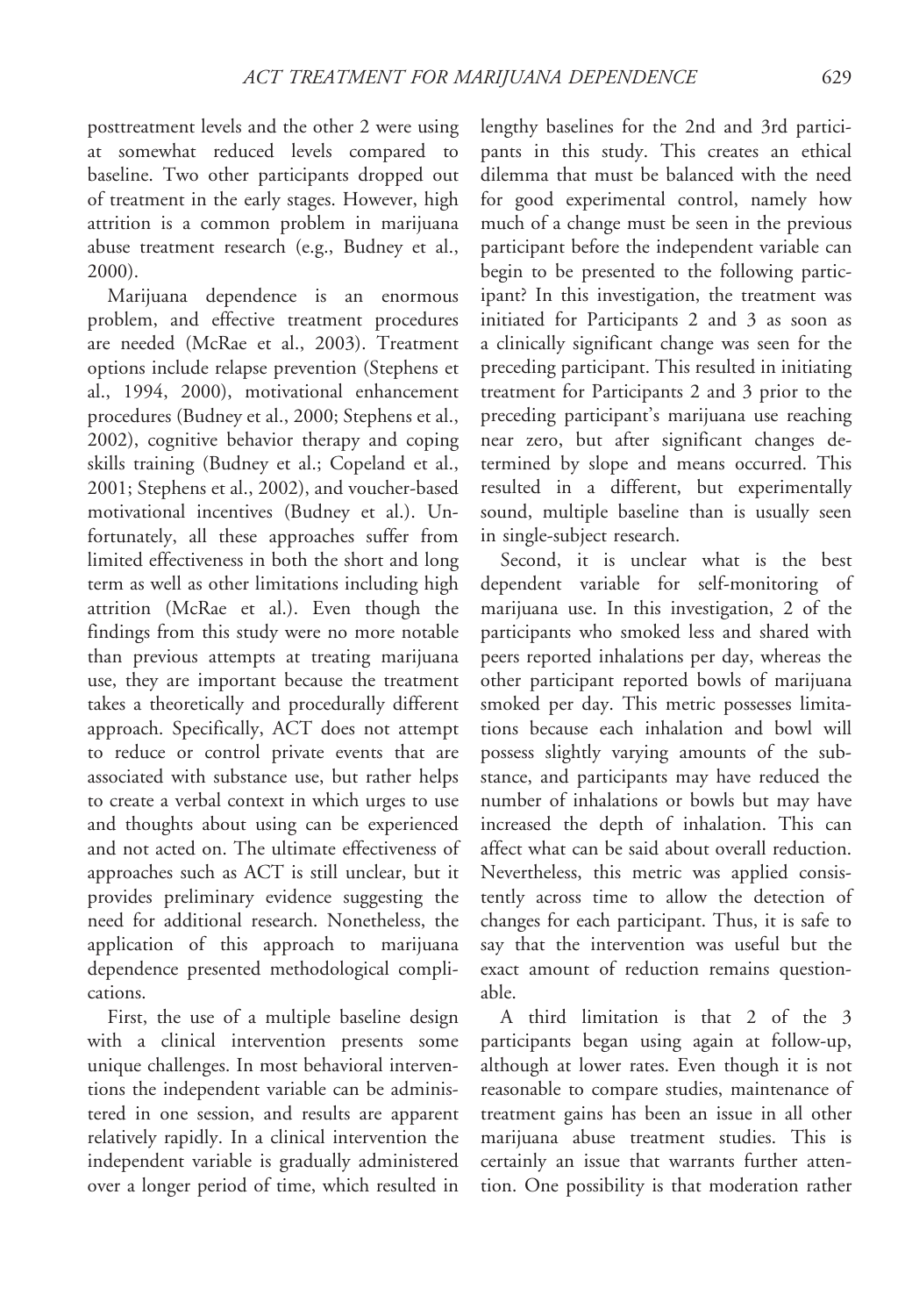than abstinence could be a treatment goal for some. This might have been the goal for the 2 participants who were using at follow-up because they chose to start using; 1 of the participants used only on the weekends, which according to his reports, did not interfere with other areas of functioning. Nevertheless, it is unclear why 1 participant was no longer using at follow-up and why the other 2 were using at varying levels. Future research should determine what variables account for long-term improvements in ACT for marijuana dependence.

A fourth limitation is that the data are not totally consistent with regards to assessments of the AAQ, depression, anxiety, and withdrawal symptoms. The means for all participants decreased from pre- to posttreatment with stable or continued decreases at follow-up, but individual patterns are not all consistent with this finding. In addition, the findings on these secondary measures do not closely match the main dependent variable. These issues will likely be clarified through larger and more systematic research and through measure development. For example, across the ACT literature, problemspecific measures of acceptance, defusion, and values correlate better with outcome than general measures such as the AAQ (Hayes, Luoma, Bond, Masuda, & Lillis, 2006).

A final limitation is that formal assessment methods were not used for diagnoses of marijuana dependence because of the preliminary nature of the study and its focus on reduction of use over changes in diagnostic criteria. Nevertheless, formal diagnoses allow greater comparison across investigations because they clarify the participants' similarities. Thus, formal diagnostic devices should be used in future studies. In addition, standardized procedures should also be used to assess co-occurring conditions, because they provide insight into who might benefit from treatment.

Even though this study possesses many limitations, it is important to open up new alternatives to be explored. Previous studies on ACT for substance abuse (e.g., Gifford et al., 2004; Hayes, Wilson, et al., 2004) suggest that issues that have been championed by clinical behavior analysts for many years (Friman, Hayes, & Wilson, 1998; Hayes, Jacobson, Follette, & Dougher, 1994) can be helpful to substance users and can provide an alternative approach to the cravings and urges to use that are seen in substance abuse problems. The present study suggests that well-controlled group-comparison studies of ACT are a logical next step.

#### REFERENCES

- American Psychiatric Association. (2000). Diagnostic and statistical manual of mental disorders (text rev.). Washington, DC: Author.
- Beck, A. T. (1996). Beck depression inventory (2nd ed.). San Antonio, TX: The Psychological Corporation.
- Beck, A. T., Epstein, N., Brown, G., & Steer, R. A. (1988). An inventory for measuring clinical anxiety: Psychometric properties. Journal of Consulting and Clinical Psychology, 56, 893–897.
- Beck, A. T., Wright, F. D., Newman, C. F., & Liese, B. S. (1993). Cognitive therapy of substance abuse. New York: Guilford.
- Budney, A. J., Higgins, S. T., Radonovich, K. J., & Novy, P. L. (2000). Adding voucher-based incentives to coping skills and motivational enhancement improves outcomes during treatment for marijuana dependence. Journal of Consulting and Clinical Psychology, 68(6), 1051–1061.
- Budney, A. J., Novy, P., & Hughes, J. R. (1999). Marijuana withdrawal among adults seeking treatment for marijuana dependence. Addiction, 94, 1311–1322.
- Chaney, E. F., O'Leary, M. R., & Marlatt, G. A. (1978). Skill training with alcoholics. Journal of Consulting & Clinical Psychology, 46(5), 1092–1104.
- Childress, A. R., McLellan, A. T., Natale, M., & O'Brien, P. (1986). Mood states can elicit conditioned withdrawal and craving in opiate abuse patients. Washington, DC: U.S. Department of Health & Human Services, No. 76, 137–144.
- Copeland, J., Swift, W., Roffman, R., & Stephens, R. (2001). A randomized controlled trial of brief cognitive behavioural interventions for cannabis use disorder. Journal of Substance Abuse Treatment, 21, 55–64.
- Eifert, G. H., & Heffner, M. (2003). The effects of acceptance versus control contexts on avoidance of panic-related symptoms. Journal of Behavior Therapy and Experimental Psychiatry, 34, 293–312.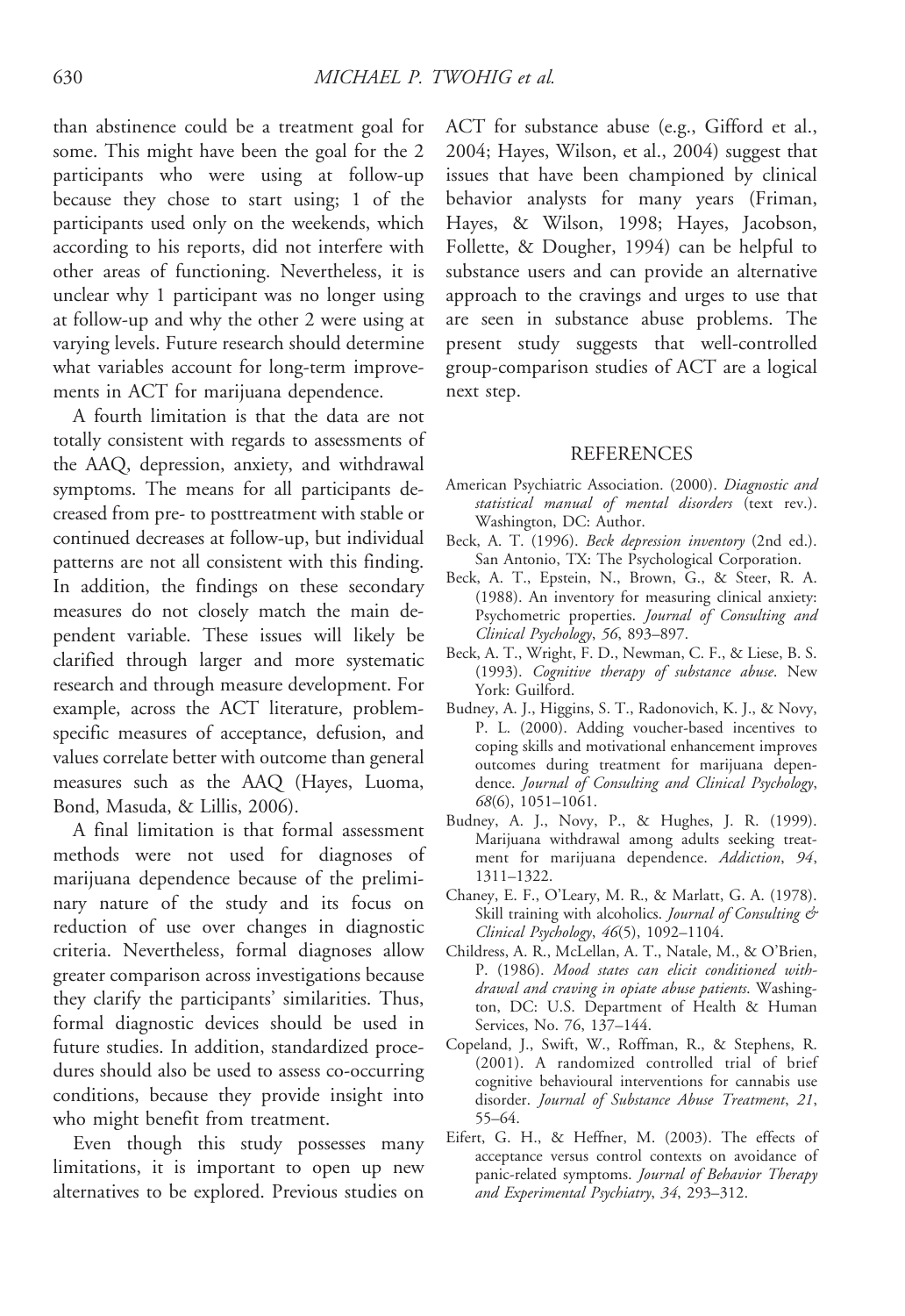- Friman, P. C., Hayes, S. C., & Wilson, K. G. (1998). Why behavior analysts should study emotion: The example of anxiety. Journal of Applied Behavior Analysis, 31, 137–156.
- Gifford, E. V., Kohlenberg, B. S., Hayes, S. C., Antonuccio, D. O., Piasecki, M. M., Rasmussen-Hall, M. L., et al. (2004). Acceptance theory-based treatment for smoking cessation: An initial trial of acceptance and commitment therapy. Behavior Therapy, 35, 689–705.
- Goldiamond, I. (2002). Toward a constructional approach to social problems: Ethical and constitutional issues raised by applied behavior analysis. Behavior and Social Issues, 11, 108-197. (Reprinted from Behaviorism, 2, 1–84, 1974)
- Goldstein, M. G., Niaura, R., Follick, M. J., & Abrams, M. P. (1989). Effects of behavioral skills training and schedule of nicotine gum administration on smoking cessation. American Journal of Psychiatry, 146, 56–60.
- Gutiérrez, O., Luciano, C., Rodríguez, M., & Fink, B. C. (2004). Comparison between an acceptance-based and a cognitive-control-based protocol for coping with pain. *Behavior Therapy*, 35, 767–784.
- Haas, A. P., & Hendin, H. (1987). The meaning of chronic marijuana use among adults: A psychosocial perspective. Journal of Drug Issues, 17, 333–348.
- Hayes, S. C. (2004). Acceptance and commitment therapy, relational frame theory, and the third wave of behavioral and cognitive therapies. Behavior Therapy, 35, 639–666.
- Hayes, S. C., Jacobson, N. S., Follette, V. M., & Dougher, M. J. (Eds.). (1994). Acceptance and change: Content and context in psychotherapy. Reno, NV: Context Press.
- Hayes, S. C., Luoma, J., Bond, F., Masuda, A., & Lillis, J. (2006). Acceptance and commitment therapy: Model, processes, and outcomes. Behaviour Research and Therapy, 44, 1–25.
- Hayes, S. C., Strosahl, K. D., & Wilson, K. G. (1999). Acceptance and commitment therapy: An experiential approach to behavior change. New York: Guilford.
- Hayes, S. C., Strosahl, K. D., Wilson, K. G., Bissett, R. T., Pistorello, J., Toarmino, D., et al. (2004). Measuring experiential avoidance: A preliminary test of a working model. The Psychological Record, 54, 553–578.
- Hayes, S. C., Wilson, K. G., Gifford, E. V., Bissett, R., Paisecki, M., Batten, S. V., et al. (2004). A preliminary trial of twelve-step facilitation and acceptance and commitment therapy with polysubstance-abusing methadone-maintained opiate addicts. Behavior Therapy, 35, 677–688.
- Johnston, L. D., O'Malley, P. M., Bachman, J. G., & Schulenberg, J. E. (2005). Monitoring the future: National results on adolescent drug use: Overview of key findings 2004 (NIH Publication No. 05- 5726). Bethesda, MD: National Institute on Drug Abuse.
- Levitt, J. T., Brown, T. A., Orsillo, S. M., & Barlow, D. H. (2004). The effects of acceptance versus suppression of emotion on subjective and psychophysiological response to carbon dioxide challenge in patients with panic disorder. Behavior Therapy, 35, 747–766.
- Lynskey, M. T., Coffey, C., Degenhardt, L., Carlin, J. B., & Patton, G. (2003). A longitudinal study of the effects of adolescent cannabis abuse on high school completion. Addiction, 98, 685–692.
- Masuda, A., Hayes, S. C., Sackett, C., & Twohig, M. P. (2004). Cognitive defusion and self- relevant negative thoughts: Examining the impact of a ninety year old technique. Behaviour Research and Therapy, 42, 477–485.
- McRae, A. L., Budney, A. J., & Brady, K. T. (2003). Treatment of marijuana dependence: A review of the literature. Journal of Substance Abuse Treatment, 24, 369–376.
- Meyer, R. E. (1986). Old wine, new bottle: The alcohol dependence syndrome. Psychiatric Clinics of North America, 9(3), 435–453.
- Miller, N. S., & Gold, M. S. (1991). The disease and adaptive models of addiction: A re-evaluation. *Journal* of Drug Issues, 20, 29–35.
- Miller, N. S., Gold, M. S., Pottash, A., & Carter, C. (1989). A 12-step approach for marijuana (Cannabis) dependence. Journal of Substance Abuse Treatment, 6(4), 241–250.
- Miller, W. R., & Rollnick, S. (1991). Motivational interviewing: Preparing people to change addictive behavior. New York: Guilford.
- Newcomb, M. D., Chou, C., Bentler, P. M., & Huba, G. J. (1988). Cognitive motivations for drug use among adolescents: Longitudinal tests of gender differences and predictors of change in drug use. Journal of Counseling Psychology, 35(4), 426–438.
- Pierson, H. M., Bunting, K., Smith, A. A., Gifford, E. V., & Hayes, S. C. (2004, May). A functional approach to measuring therapists' adherence and competence in acceptance and commitment therapy (ACT). Paper presented at the annual meeting of the Association for Behavior Analysis, Boston.
- Pope, H. G., & Yurgelun-Todd, D. (2004). Residual cognitive effects of long-term cannabis use. In D. Castle, & R. Murray (Eds.). Marijuana and madness: Psychiatry and neurobiology (pp. 198–210). New York: Cambridge University Press.
- Rainone, G. A., Deren, S., Kleinman, P. H., & Wish, E. D. (1987). Heavy marijuana users not in treatment. The continuing search for the ''pure'' marijuana user. Journal of Psychoactive Drugs, 19, 353–359.
- Sheldon, K. M., & Elliot, A. J. (1999). Goal striving, need satisfaction, and longitudinal well-being. *Journal of* Personality and Social Psychology, 76, 482–497.
- Sher, K. J., & Trull, T. J. (1994). Personality and disinhibitory psychopathology: Alcoholism and antisocial personality disorder. Journal of Abnormal Psychology, 103(1), 92–102.